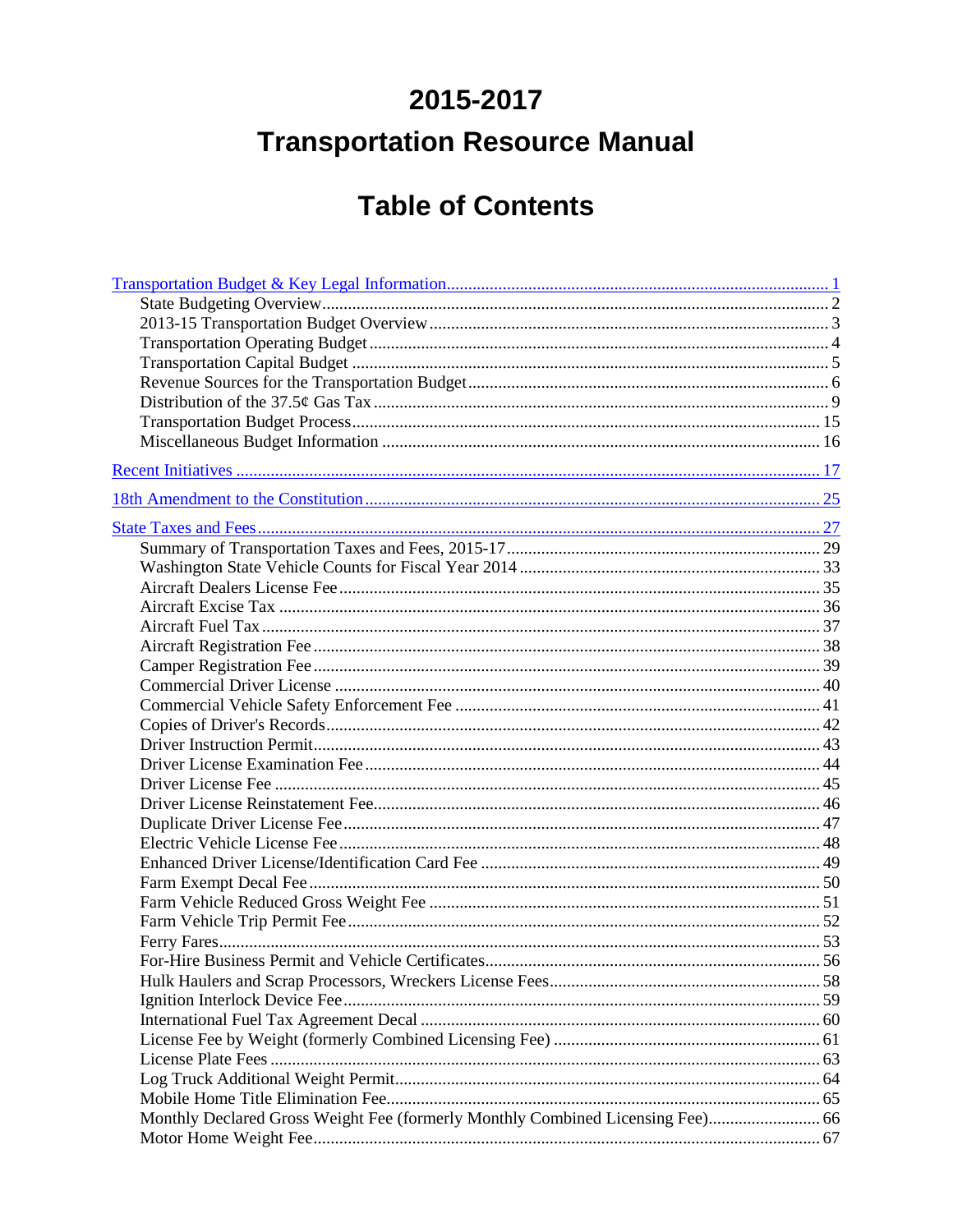| Local Option Taxes for High Capacity Transportation (MVET, Rental Car, Employee, |  |
|----------------------------------------------------------------------------------|--|
|                                                                                  |  |
| Local Option Taxes for High Occupancy Vehicle (HOV) Systems (MVET, Rental Car    |  |
|                                                                                  |  |
|                                                                                  |  |
| Local Option Taxes: Regional Transportation Investment Districts (RTIDs) 123     |  |
|                                                                                  |  |
|                                                                                  |  |
|                                                                                  |  |
|                                                                                  |  |
|                                                                                  |  |
|                                                                                  |  |
|                                                                                  |  |
|                                                                                  |  |
|                                                                                  |  |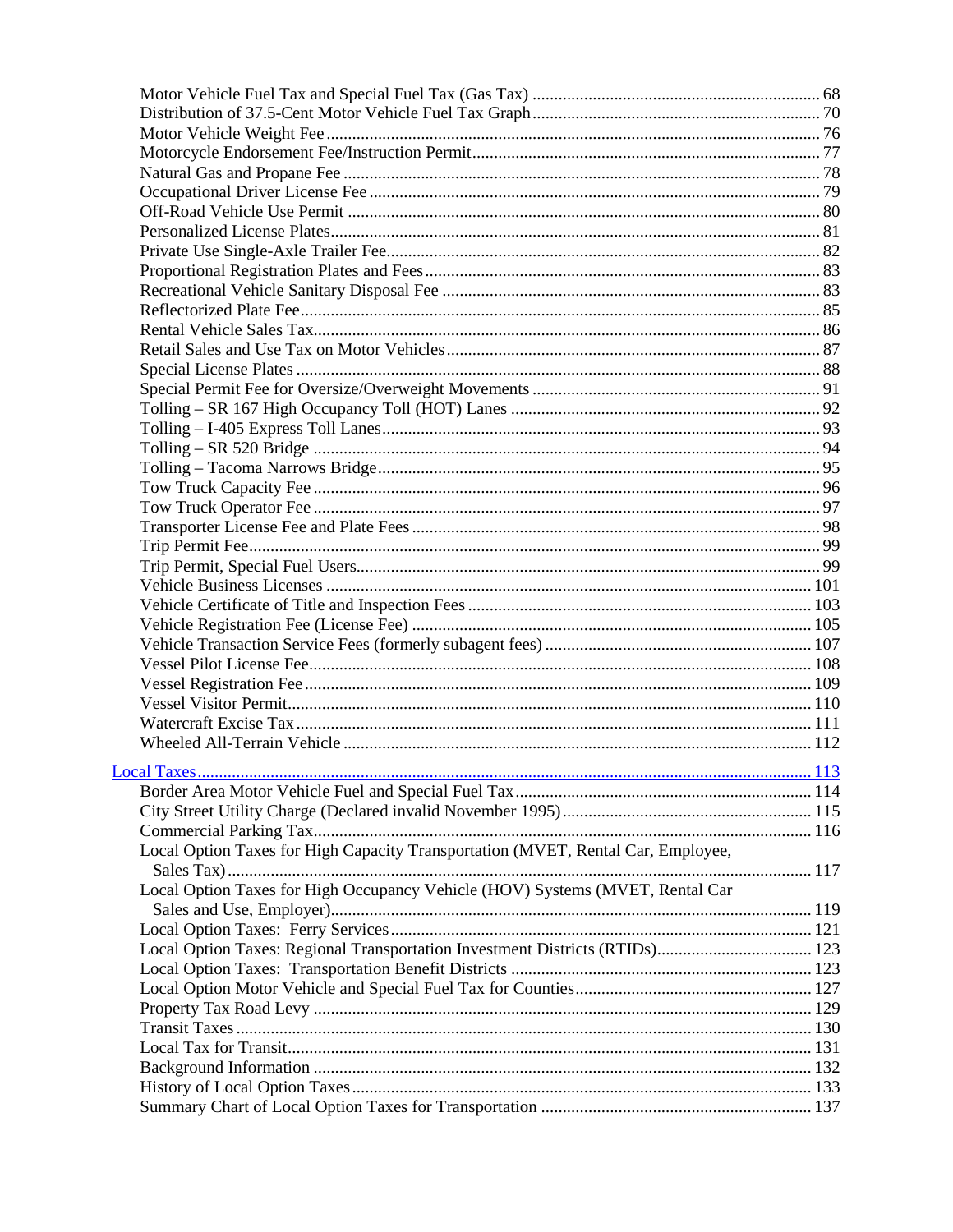| State Revenue from Federal Highway Administration and Federal Transit Administration 146 |  |
|------------------------------------------------------------------------------------------|--|
|                                                                                          |  |
|                                                                                          |  |
|                                                                                          |  |
|                                                                                          |  |
|                                                                                          |  |
|                                                                                          |  |
|                                                                                          |  |
|                                                                                          |  |
| Congestion Mitigation and Air Quality Improvement Program (CMAQ) 161                     |  |
|                                                                                          |  |
|                                                                                          |  |
|                                                                                          |  |
|                                                                                          |  |
|                                                                                          |  |
|                                                                                          |  |
|                                                                                          |  |
|                                                                                          |  |
|                                                                                          |  |
|                                                                                          |  |
|                                                                                          |  |
|                                                                                          |  |
|                                                                                          |  |
|                                                                                          |  |
|                                                                                          |  |
|                                                                                          |  |
| Enhanced Mobility of Seniors and Individuals with Disabilities (49 USC Sec 5310)  192    |  |
| Fixed Guideway Capital Investment Grants (49 USC Sec 5309 New Starts/Small Starts) 193   |  |
|                                                                                          |  |
|                                                                                          |  |
|                                                                                          |  |
|                                                                                          |  |
|                                                                                          |  |
|                                                                                          |  |
|                                                                                          |  |
|                                                                                          |  |
| Railway-Highway Crossing Hazard Elimination in High-Speed Rail Corridors Program 203     |  |
|                                                                                          |  |
|                                                                                          |  |
|                                                                                          |  |
|                                                                                          |  |
|                                                                                          |  |
|                                                                                          |  |
|                                                                                          |  |
|                                                                                          |  |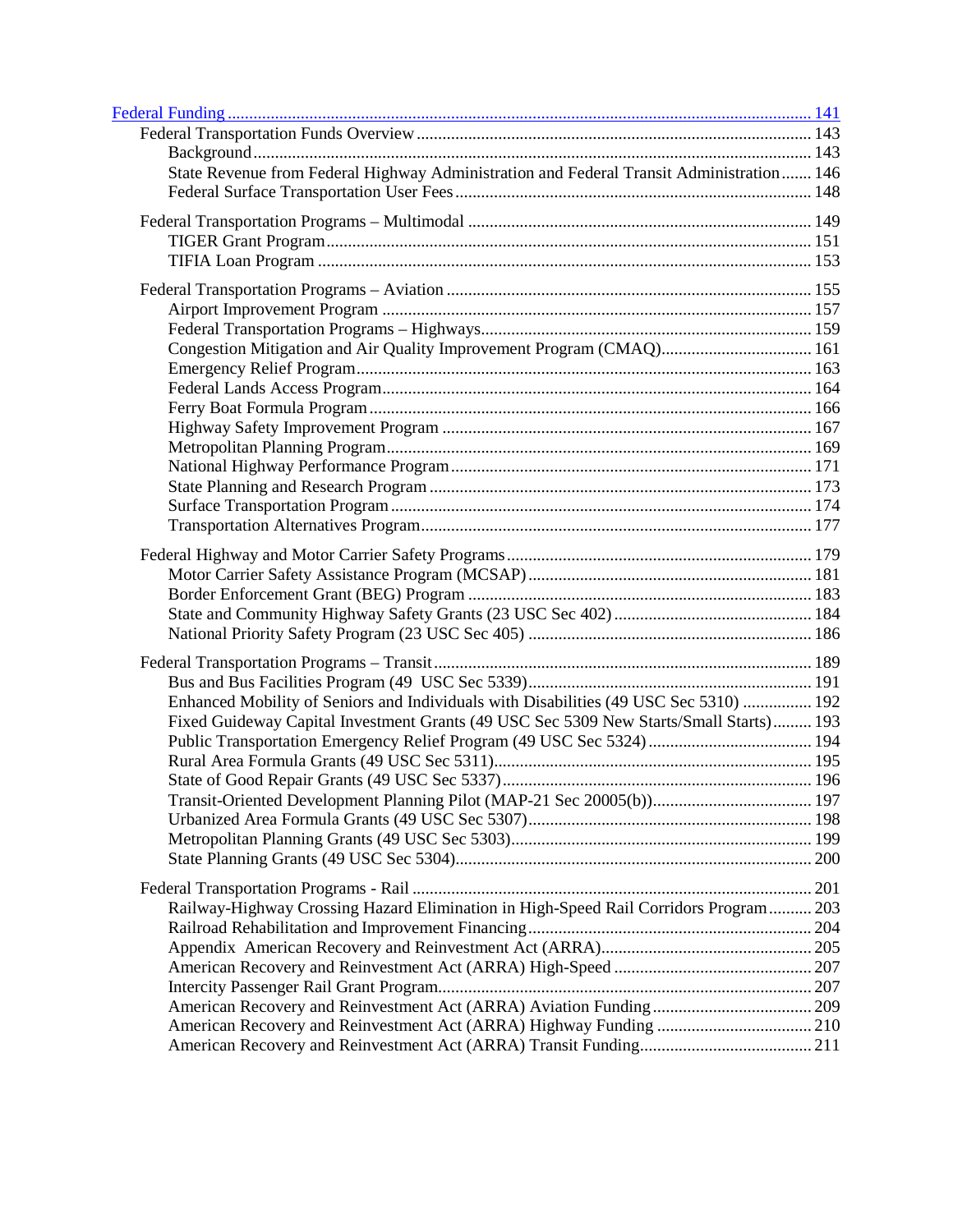| Federal Local Rail Service Assistance Account/Local Rail Federal Assistance 266 |  |
|---------------------------------------------------------------------------------|--|
|                                                                                 |  |
|                                                                                 |  |
|                                                                                 |  |
|                                                                                 |  |
|                                                                                 |  |
|                                                                                 |  |
|                                                                                 |  |
|                                                                                 |  |
|                                                                                 |  |
|                                                                                 |  |
|                                                                                 |  |
|                                                                                 |  |
|                                                                                 |  |